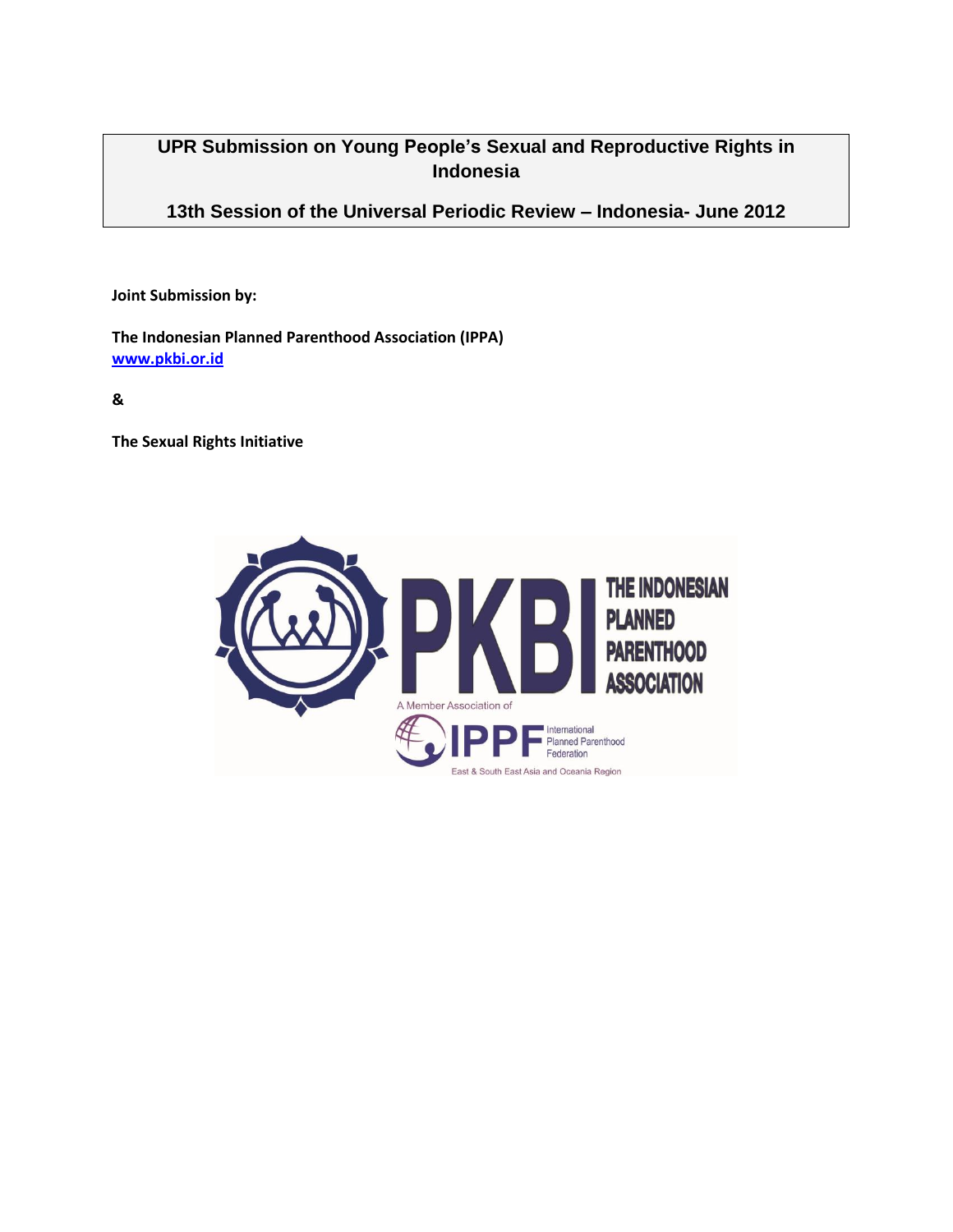#### **Executive Summary**

**KEY WORDS: Child Marriage; Rights of the Child; Right to Health; Right to Education; Sexuality Education; Family Planning; Adolescent Sexual and Reproductive Health; Discrimination Based on Marital Status; Unsafe Abortion; Maternal Mortality; HIV;**

- 1. This report is submitted jointly by the **Indonesian Planned Parenthood Association<sup>1</sup> and the**  Sexual Rights Initiative<sup>2</sup> and aims to bring attention to violations of young people's sexual rights, including reproductive rights, in Indonesia. The issues covered in this stakeholder submission include new legal and policy developments since Indonesia's first Universal Periodic Review (UPR) in 2008 and also updates on thematic areas raised during Indonesia's first UPR.
- 2. The following rights violations are addressed in the submission:
	- Child marriage continues to be a common practice violating children's rights to special protections and also their rights to health, education and to be free from violence.
	- Many girls forced into child marriages and unmarried girls who are pregnant are denied access to any educational opportunities in violation of their right to education.
	- Young people are denied comprehensive and rights-based sexuality education and reinforced by laws, policies, norms and religious values that in practice restrict young people's access to contraceptive and reproductive health services unless they are married.
	- The failure to provide sexual and reproductive health information, education and services to young people prevents them from protecting themselves from sexually transmitted infections, HIV, unwanted pregnancies and unsafe abortion.
	- The fulfillment of the right to information, education and access to high quality of services to young people will increase the quality of life for around 63 million<sup>3</sup> young people in Indonesia. Sexuality education is part of human rights therefore this report also gives recommendations to the government of Indonesia to immediately take necessary actions to the fulfillment of rights to comprehensive sexuality education and the rights to attain the highest standard quality of services for young people related to their sexual and reproductive health and needs.

source of inequality or stigma.

 $\overline{\phantom{a}}$ 

<sup>1</sup> **Indonesian Planned Parenthood Association (IPPA)** (PKBI abbreviation in Indonesian language)is a nation wide non government organization who works for the fulfillment of sexual and reproductive health and rights in Indonesia since December 1957. IPPA provides comprehensive right based information, counselling and services for all people related to their sexual and reproductive health and rights through its 26 chapters, 231 branches, 26 youth centers and 29 Clinics covering 26 provinces and 231 regencies/municipalities in Indonesia. As a member of International Planned Parenthood Federation (IPPF) since 1969, IPPA works towards a society where gender or sexuality is no longer a

<sup>2</sup> **The Sexual Rights Initiative is** a coalition including: Action Canada for Population and Development (ACPD); AKAHATA (Argentina); Creating Resources for Empowerment and Action (India), Egyptian Initiative for Personal Rights, Federation for Women and Family Planning (Poland), and others.

 $3$  Central bureau of statistic, Indonesian population census 2010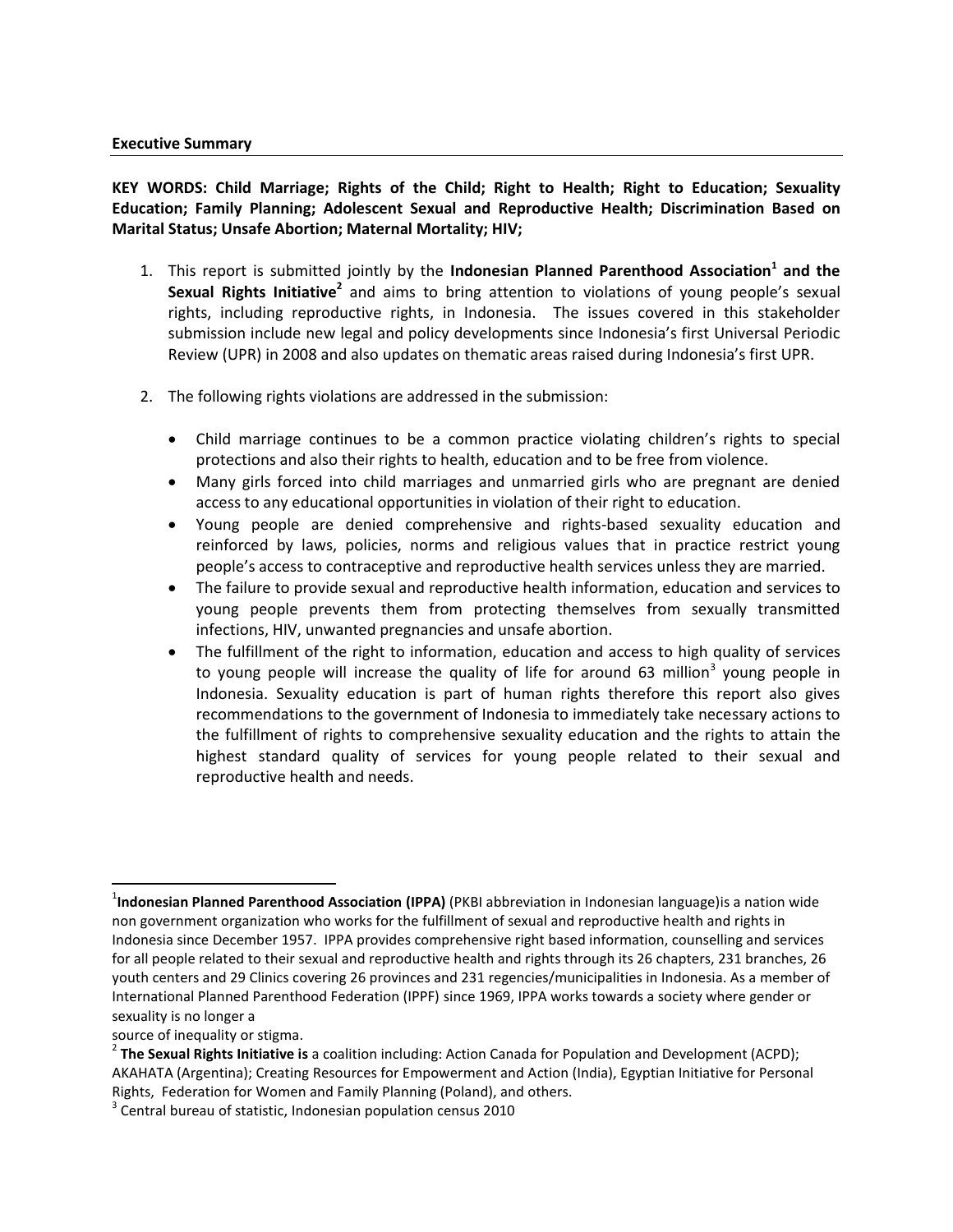- Legal and administrative restrictions to safe abortion, combined with the denial of contraceptives to unmarried people of all ages, means that many of the 2 million abortions<sup>4</sup> performed annually are by unskilled providers in unsafe conditions and can lead to severe health complications and death.
- A law on pornography passed in 2008 has been used to criminalize women's and girls' sexuality. This law also considers educational material on sexual and reproductive health to be pornography.

#### **Stakeholder Information**

#### *Child Marriage*

 $\overline{\phantom{a}}$ 

- 3. Child marriage is common in several provinces in Indonesia, especially in rural areas. The Indonesia Primary Health Survey 2010 found that 46.4 % of Indonesian young girls were married before 20 years old<sup>5</sup>. Furthermore, census data indicates the average age of marriage has decreased in the last three population censuses from 20 years old to 18 years old and the latest census in 2010 shows the average age of marriage is now 15-years-old<sup>6</sup>.
- 4. Discriminatory laws, poverty, social and religious customs and gender inequality contribute to the continuation of this practice. In addition, restrictive abortion laws combined with stigma associated with pregnancy outside of marriage, means that unmarried adolescent girls who become pregnant are often forced into marriage. The Committee on the Rights of the Child (CRC) has repeatedly expressed concern at the high rates of child marriage among girls under 15 years old, especially in rural communities, and recommended that the Government of Indonesia take all necessary measures to prevent early marriage.
- 5. The Law of Marriage No.1/ 1974 article 7 (1) sets the minimum age of marriage for boys at 19 years old and 16 years old for girls. The Committee on the Rights of the Child (CRC) and the Committee for the Elimination of Discrimination Against Women (CEDAW) have expressed concern that this law discriminates against girls and recommended that the Government of Indonesia ensure that the age of marriage is the same for girls as it is for boys.
- 6. Child marriage violates girls' rights to special protections because they are children and their rights to education, health, and life. Girls forced into marriage usually drop out of school and do not continue with their education. Early marriage frequently results in early childbirth which contributes to pregnancy related deaths and disability.

#### *Right to Education and Access to Comprehensive Sexuality Education*

7. The CRC has expressed concern that married children and pregnant adolescents do not generally continue their education and has recommended the Government of Indonesia to provide education opportunities for these young people. However, unmarried girls who become pregnant continue to be threatened with expulsion from school and married adolescent girls

 $^4$  Utomo, Budi et al, Insidence and socio psychological aspect on abortion in Indonesia: community based survey in ten major cities and six district year 2000. Jakarta: center for heath research university of indonesia, 2001

<sup>5</sup> Riset Kesehatan Dasar. Kementerian Kesehatan. 2010 (Primary Health Survey. Ministry of Health. 2010)

<sup>6</sup> <http://nasional.kompas.com/read/2011/11/03/02240779/Kesehatan.Reproduksi.Orang.Muda.Diabaikan>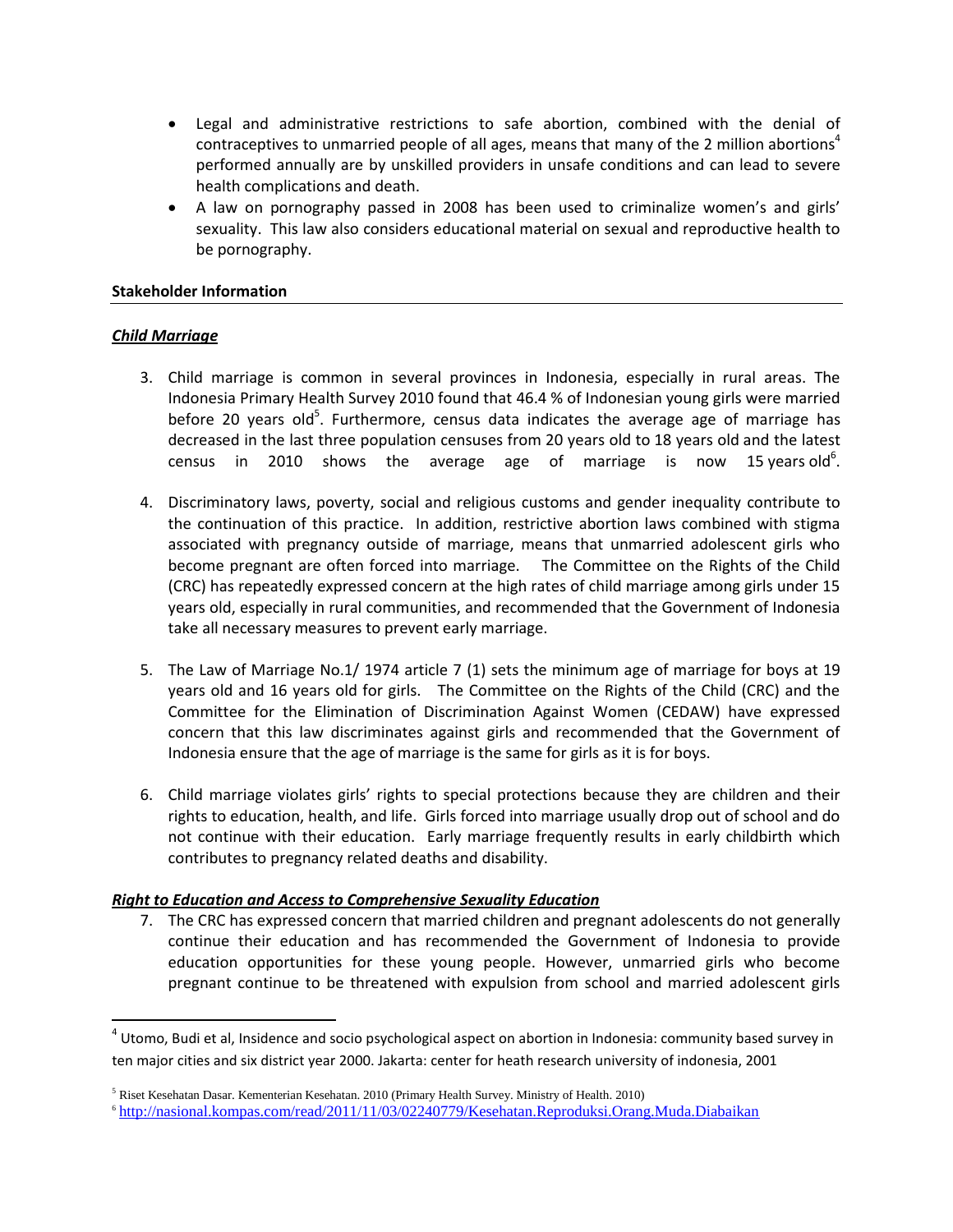continue to leave school. The government still has no policy or alternative education opportunities for girls in these circumstances.

- 8. Indonesia's 63 million young people aged 10-24, especially those who are unmarried, do not receive sufficient information and education on sexual and reproductive health and rights. Sex education in school curricula only introduces human reproductive functions and the main message content in educational materials is the promotion of family, moral and religious values.
- 9. Research from a variety of sources has found low levels of sexual and reproductive health awareness among young people. Less than 30% of young people in Indonesia understand how and when a girl or woman becomes pregnant<sup>7</sup>. . Research carried out in 2010 found that only 18.5% of young people have comprehensive knowledge on HIV and only 11.4 % of young people under 15 have a comprehensive knowledge on HIV. $^8$
- 10. While appreciating the effort of National education ministry and the BKKBN (National Family Planning Cordinating Board) to undertake joint memorandum to incorporate family planning into the formal school curriculum, IPPA is concerned that the implementation and its contents may not follow the international guidelines on sexuality education and will increase young people's vulnerability to unwanted pregnancies and sexually transmitted infections. This legitimate concern stems from the existence of the Development of Population and Family Planning Law No. 52 Year 2009 that restrict access to sexual and reproductive health services, including family planning and contraceptives, only to married couples and Pornography Law No.44 Year 2008 that classifies sexual and reproductive health information as pornographic materials. In addition, there has been no consultation with stakeholders, including young people, on the content of this proposed curriculum.
- 11. The implementation of comprehensive and rights-based sexuality education has become much more complicated since the government issued the Pornography Law No.44 Year 2008. Article 1 of this law, defines pornography as anything violating the norms of decency and under Articles 13 and 14, medical devices, equipment, education materials and teaching tools can be categorized as pornographic materials. The Government is now in the drafting phase of the regulations of Articles 13 and 14, and the IPPA is very concerned that these regulations propose to restrict young people's access to sexual and reproductive health information and education and also limits the use of reproductive health learning materials only to organizations and/or health professionals authorized by the Government. These inappropriate restrictions on young people's access to information and education prevent them from learning how to protect themselves from unintended pregnancy and sexually transmitted infections (including HIV).
- 12. The Special Rapporteur on the Right to Education stated in his 2010 annual report to the General Assembly that the Right to Education includes the right to comprehensive sexuality education. The UNESCO International Guidelines on Sexuality Education define Comprehensive Sexuality Education as "an age-appropriate, culturally sensitive and comprehensive approach to sexuality education that includes programmes providing scientifically accurate, realistic, nonjudgmental information. Comprehensive sexuality education provides opportunities to explore

 $\overline{\phantom{a}}$ 

<sup>7</sup> Indonesia Adolescent Reproductive Health Survey, 2007

<sup>&</sup>lt;sup>8</sup> Indonesia Primary Health Survey, 2010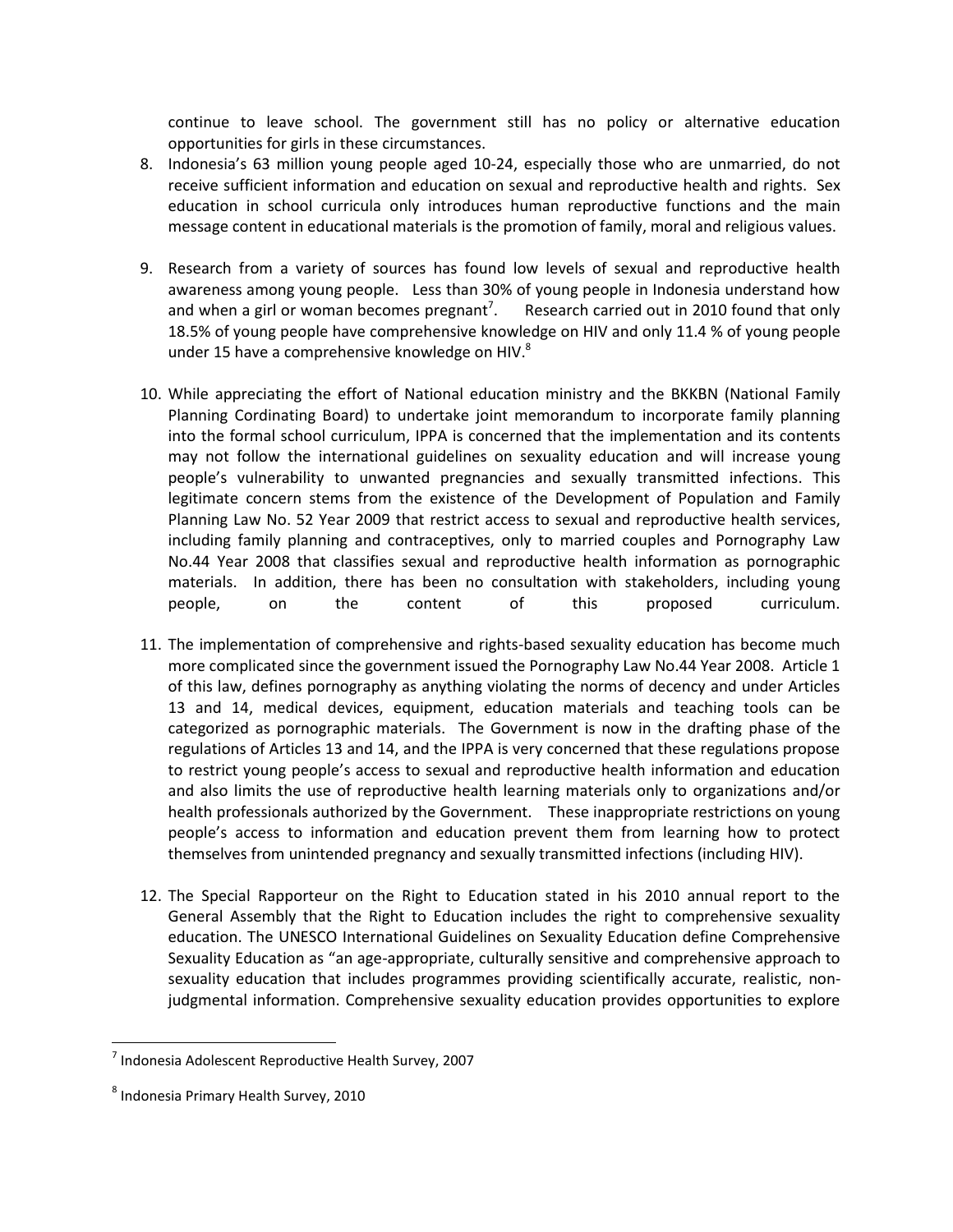one's own values and attitudes and to build decision making, communication and risk reduction skills about all aspects of sexuality $^{9}$ ". In addition, teaching strategies must be differentiated and flexible to meet the differing needs of female and male students, taking into account the fact that persons with special needs — such as young people not attending school or young married women – need to be taught about sexuality through methods other than formal education, as do adults who never received sexuality information and education.

13. Indonesia is clearly interfering with the rights of young people to sexuality education through laws and policies that restrict rights-based and comprehensive information and education on sexuality.

## *Access to Sexual and Reproductive Health Services*

- 14. A new law passed in 2009, The Development of Population and Family Planning Law No. 52, restricts the provision of contraceptive and family planning services only to married couples. Laws and policies that restrict access to sexual and reproductive health services, information and education only to married couples stigmatizes young people's sexuality and prevents young people from protecting themselves from unintended pregnancy and STIs.
- 15. According to Indonesia Adolescent Health Reproductive Survey on 2007, 50% of young people between the ages 15-24 years old need family planning services but because of The Development of Population and Family Planning Law No. 52 they are unable to access family planning services. IPPA's Study<sup>10</sup> on Knowledge and Attitude on Sexual and Reproductive Health and Rights (SRHR) among 2400 young people in 24 cities found that 26.5% had difficulties accessing SRHR information and 46.7% found it hard to get condoms.
- 16. A study by IPPA in 2010 found that 17.1% of young people had engaged in sexual intercourse and other study conducted by IPPA in its clinics from 2004-2007, found that 8,6% of IPPA's 31.697 cases were occurred on young girls under 21 years old who were experiencing unintended pregnancy and needed access to counselling and services. In addition, the Ministry of Health reported in 2009 that 52.5% of people living with HIV are under the age of 30, the prevalence rate among young people has rapidly increased due to the transmission from injecting drug use and unprotected sex $^{11}$ .

# *Right to attain the highest standard of Health*

17. Health Law No. 36 of 2009, particularly Article 75, allows abortion to be performed legally for the following indications: medical emergency, if the pregnancy threatens the woman's life, if the fetus has a genetic malformation or in the case of rape. However, because of the legal restrictions and additional administrative barriers especially for young and/or unmarried women, many abortions are performed by unskilled providers in unsafe conditions and can lead to severe health complications and death.

 $\overline{\phantom{a}}$ 

<sup>9</sup> Vernor Muñoz. *Report of the United Nations Special Rapporteur on the right to education*

<sup>&</sup>lt;sup>10</sup> IPPA study conduct in 2010

<sup>&</sup>lt;sup>11</sup> Indonesia Primary Health Survey, 2010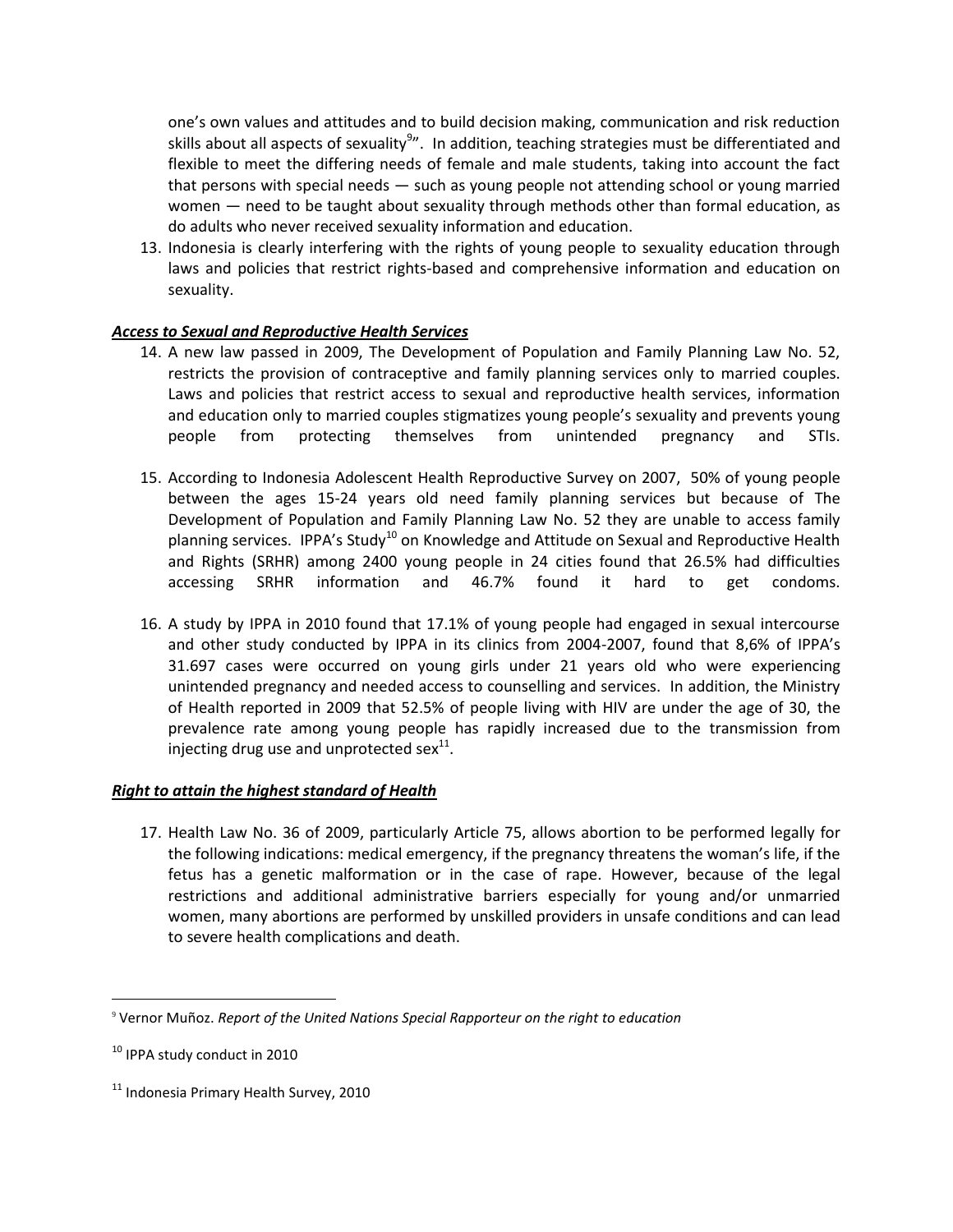- 18. Abortion is under-reported due to the restrictive nature of the law but it is estimated that approximately 2 million abortions take place in Indonesia each year, most of which are unsafe. According to Bappenas (National development Planning Agency), complications from unsafe abortions contribute 6-16 % of the national maternal mortality rate in Indonesia<sup>12</sup>. IPPA studies collected from 2000 to 2010 has shown that out of 94,270 unwanted pregnancy cases, approximately 20% of cases were adolescent and/or unmarried girls and women.
- 19. Health Law No. 36/2009 requires spousal consent or the consent of a family member for a woman or girl to have a legal abortion. This creates a massive barrier to safe abortion services for all women and girls and creates unjustifiable risks to women's and girls' health and life.
- 20. There is an urgent need to improve access to contraceptive services and safe abortion services to protect women's and girls' rights to health and life.

## **Criminalization of Women's and Girls' Sexuality**

- 21. Article 1 of the Pornography Law 44/2008 defines pornography as anything violating the norms of decency. In addition to the restrictions noted above regarding the inappropriate application of this law to sexuality education and information, Pornography Law 44/2008 has been used to criminalize women and girls in a variety of circumstances.
- 22. The original intention of Pornography Law 44/2008 was to prevent violence against women and protect women from sexual exploitation. However, upon implementation, Law 44/2008 has been used to jail women and girls who are perceived to have transgressed social mores related to sexuality, including erotic dancers and women and girls who have extra-marital  $sex^{13}$ .
- 23. A broad civil society coalition of 47 applicants including churches, women, and youth and legal aid organizations filed an application for a constitutional judicial review of Law 44/2008 on the basis that it has a weak legal foundation; a definition are vague and is a threat to women's civic and social freedoms. The application for judicial review was rejected in March 2010 because it was ruled that the law "upholds the moral character of the nation" and that individual rights can be overruled to "protect the community".

# *24. Recomendations:*

- a) Recommend government of Indonesia to review Law No 1/1974 in particularly on the age of Marriage and to set the minimum legal age of marriage at 18 for boys and girls as recommended by the Committee on the Rights of the Child.
- b) To develop policies which guarantee access to education for married adolescents and unmarried girls who are pregnant as part of their human rights
- c) To guarantee the provision of rights-based comprehensive sexuality education.
- d) Every young people has the right to comprehansive sexuality education and services to make sure that they can make informed choices related to their sexual health. Therefore recommend to the

 $\overline{a}$ <sup>12</sup>Laporan Pencapaian Tujuan pembangunan Milenium. Bappenas. 2010 (MDGs Report Achievement. National Development Planning Agency. 2010)

<sup>&</sup>lt;sup>13</sup> The Jakarta Globe, March 28, 2011